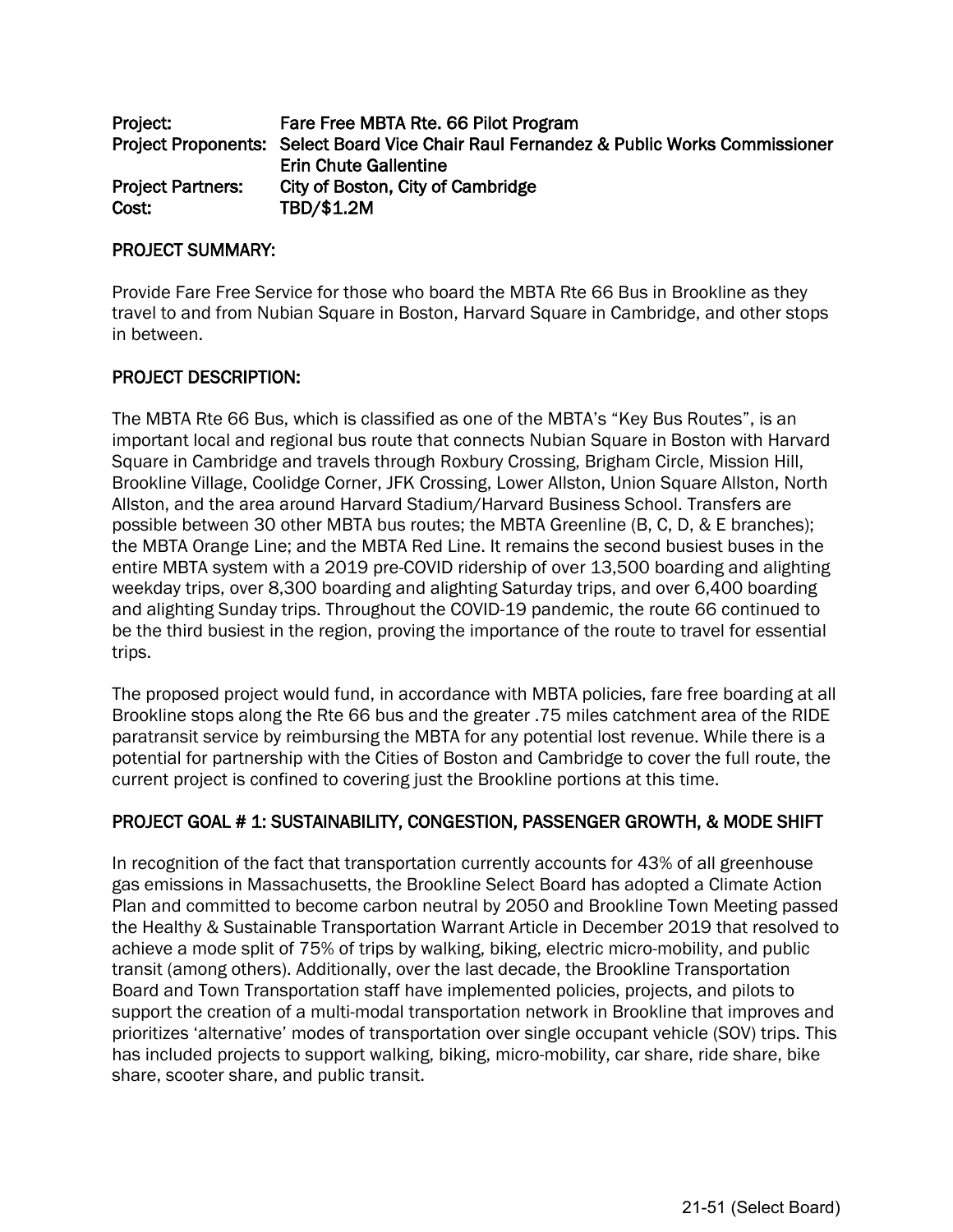One of the first projects done as part of this refocus on the movement of people over vehicles, and to address the impacts of climate change, was the creation of the MBTA Working Group to identify improvements to the Rte. 66 Bus as part of the Commonwealth's Key Bus Network Improvement project. Through the efforts of the Working Group and in cooperation with the MBTA, the Town was able to improve safety, speed, and convenience for bus riders through stop relocations and consolidations as well as installation of better amenities including benches and shelters. While these changes have improved the service of the Rte 66 bus, there continues to be growth potential in ridership. According to the US Census Bureau, the 6 census tracks within Brookline that border the Rte 66 bus have an average of 4.5% of workers age 16 and older who primarily commute by bus with a high of 8.7% (census track 4009) and a low of 1.5% (census track 4007). In contrast, the same 6 census tracks have an average of 27.5% of workers age 16 and older who commute alone in single occupant vehicles with a high of 33% (census track 4004) and a low of 22% (census track 4009). Though studies have shown that Fare Free projects alone only has a marginal effect on mode shift and climate change, when done in combination with other changes like those previously implemented and currently being contemplated along the route (Transit Signal Priority, Gateway East dedicated bus lane, etc.) the effect is greater. The combined effects have consistently been increased passenger growth, which, over time, will has a positive change on mode shift away from SOV trips and in turn a positive effect on congestion reduction, sustainability, and climate change caused by tailpipe emissions.

## PROJECT GOAL # 2: EQUITY IN TRANSPORTATION MOBILITY

Perhaps the largest impact that a Fare Free system can have is on equity in transportation and mobility. Based on strong indications that riders come from historically underserved backgrounds, improving access to the Rte 66 service is critical for addressing transit equity needs in Brookline. According to a 2017 CTPS passenger survey, 55% of route 66 riders come from households without a private vehicle. Forty percent are from households with incomes lower than \$43,500, 40% are people of color, and 67% are women. Locally a map produced by the IT Department, based on 2010 census by block group, shows that the majority of the areas bordering the Rte 66 bus in Brookline are classified as Environmental Justice Neighborhoods for "Minority" classification and one is for "Minority, Income, and English isolation" classifications. Furthermore, in the 6 Brookline census tracks that border the Rte 66 bus the percentage of households below the federal poverty line runs between a low of 5.3% (census track 4007) and a high of 25.7% (census track 4002). Based on the data it is a good indication that any general decrease in fares overwhelmingly puts money in the pockets of those who are more likely to be spending every extra dollar on nondiscretionary items like paying bills, buying groceries, and meeting other basic needs.

According to a 2017 CTPS passenger survey, 55% of route 66 riders come from households without a private vehicle. While ridership levels were reduced during the pandemic, the route maintained a higher percentage of pre-COVID ridership than the vast majority of the MBTA system. This fact demonstrates that the route provides the main means of transportation for essential trips related to employment, shopping, health, and well-being. Based on these ridership numbers, a fare free Rte 66 will ensure that everyone, regardless of income, can access public spaces, job centers, and other amenities related to these essential trips and better access to jobs can contribute to socioeconomic mobility.